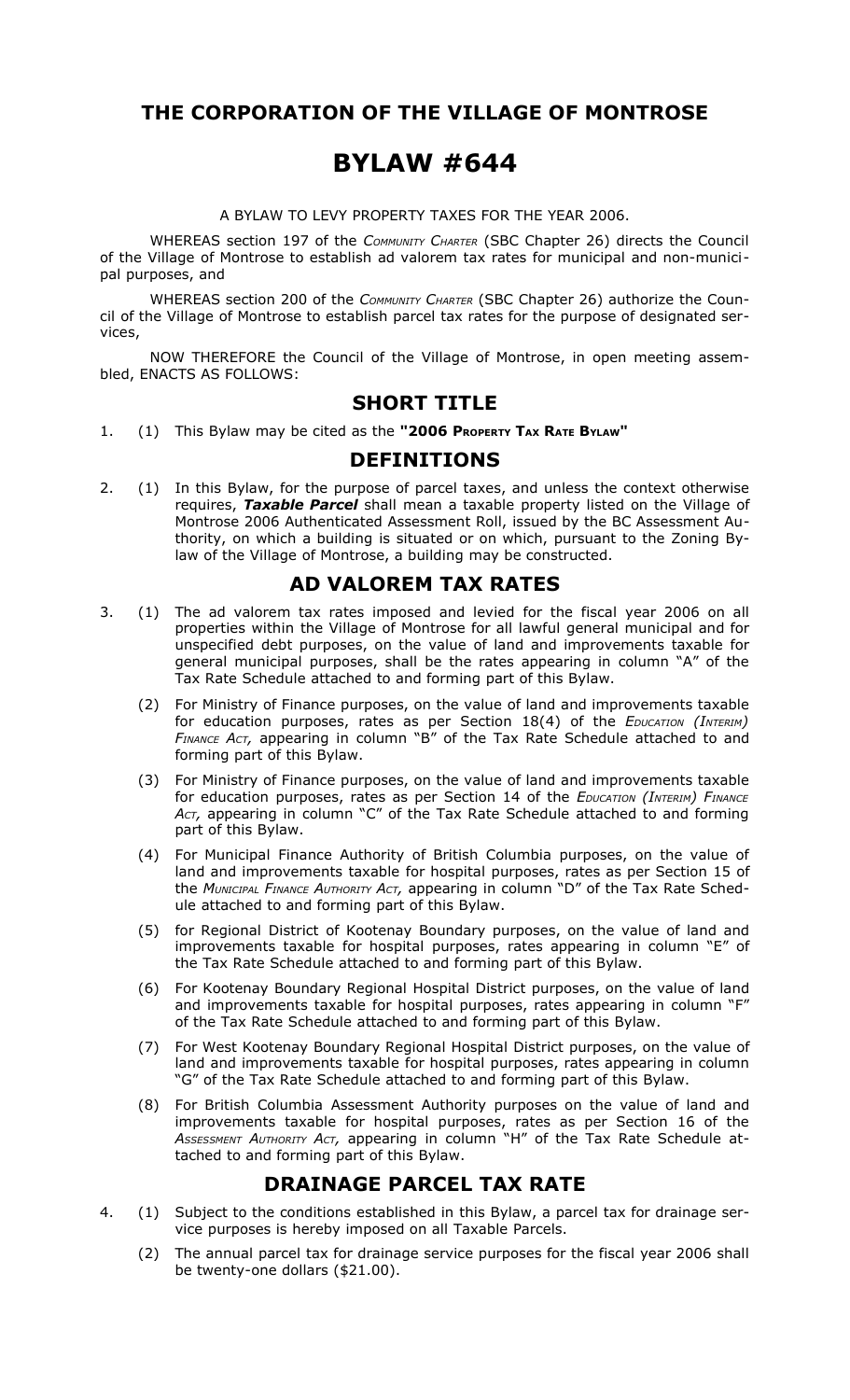### **COMMUNITY DEVELOPMENT PARCEL TAX RATE**

- 5. (1) Subject to the conditions established in this Bylaw, a parcel tax for Community Development purposes is hereby imposed on all Taxable Parcels.
	- (2) The annual parcel tax for Community Development purposes for the fiscal year 2006 shall be twenty-six dollars and twenty cents (\$26.20).

### **ROAD MAINTENANCE PARCEL TAX RATE**

- 6. (1) Subject to the conditions established in this Bylaw, a parcel tax for road maintenance purposes is hereby imposed on all Taxable Parcels.
	- (2) The annual parcel tax for road maintenance purposes for the fiscal year 2006 shall be one hundred and twenty-five dollars (\$125.00).

#### **WATER PARCEL TAX RATE**

- 8. (1) Subject to the conditions established in this Bylaw, a parcel tax for water service purposes is hereby imposed on Taxable Parcels which are capable of receiving water services from a main line of the Village system located not more than 20 meters from the parcel.
	- (2) The annual parcel tax for water service purposes for the fiscal year 2006 shall be one hundred and thirty-four dollars and fifty cents (\$134.50).

## **SEWER PARCEL TAX RATE**

- 9. (1) Subject to the conditions established in this Bylaw, a parcel tax for sewer service purposes is hereby imposed on Taxable Parcels which are capable of receiving sewer services from a main line of the Village system located not more than 20 meters from the parcel.
	- (2) The annual parcel tax for sewer service purposes for the fiscal year 2006 shall be twenty-two dollars and sixty-five cents (\$22.65).

## **MINIMUM TAX**

10. (1) The minimum amount of taxation upon a parcel of real property shall be one hundred dollar (\$100).

#### **ENACTMENT**

11. (1) If any section, subsection, sentence, clause or phrase of this Bylaw is for any reason held to be invalid by the decision of any court of competent jurisdiction, the invalid portion shall be severed and the part that is invalid shall not affect the validity of the remainder.

\_\_\_\_\_\_\_\_\_\_\_\_\_\_\_\_\_\_\_\_\_\_\_\_\_ \_\_\_\_\_\_\_\_\_\_\_\_\_\_\_\_\_\_\_\_\_\_\_\_\_

(2) This Bylaw shall come into full force and effect on the passing thereof.

READ A FIRST TIME READ A SECOND TIME READ A THIRD TIME RECONSIDERED AND FINALLY ADOPTED this 18<sup>th</sup> day of April, 2006 this 18<sup>th</sup> day of April, 2006 this 18<sup>th</sup> day of April, 2006 this  $1<sup>st</sup>$  day of May, 2006

Mayor Village Clerk

Certified a true copy of Bylaw #644, as adopted.

\_\_\_\_\_\_\_\_\_\_\_\_\_\_\_\_\_\_\_\_\_\_\_\_\_ Village Clerk, André Carrel